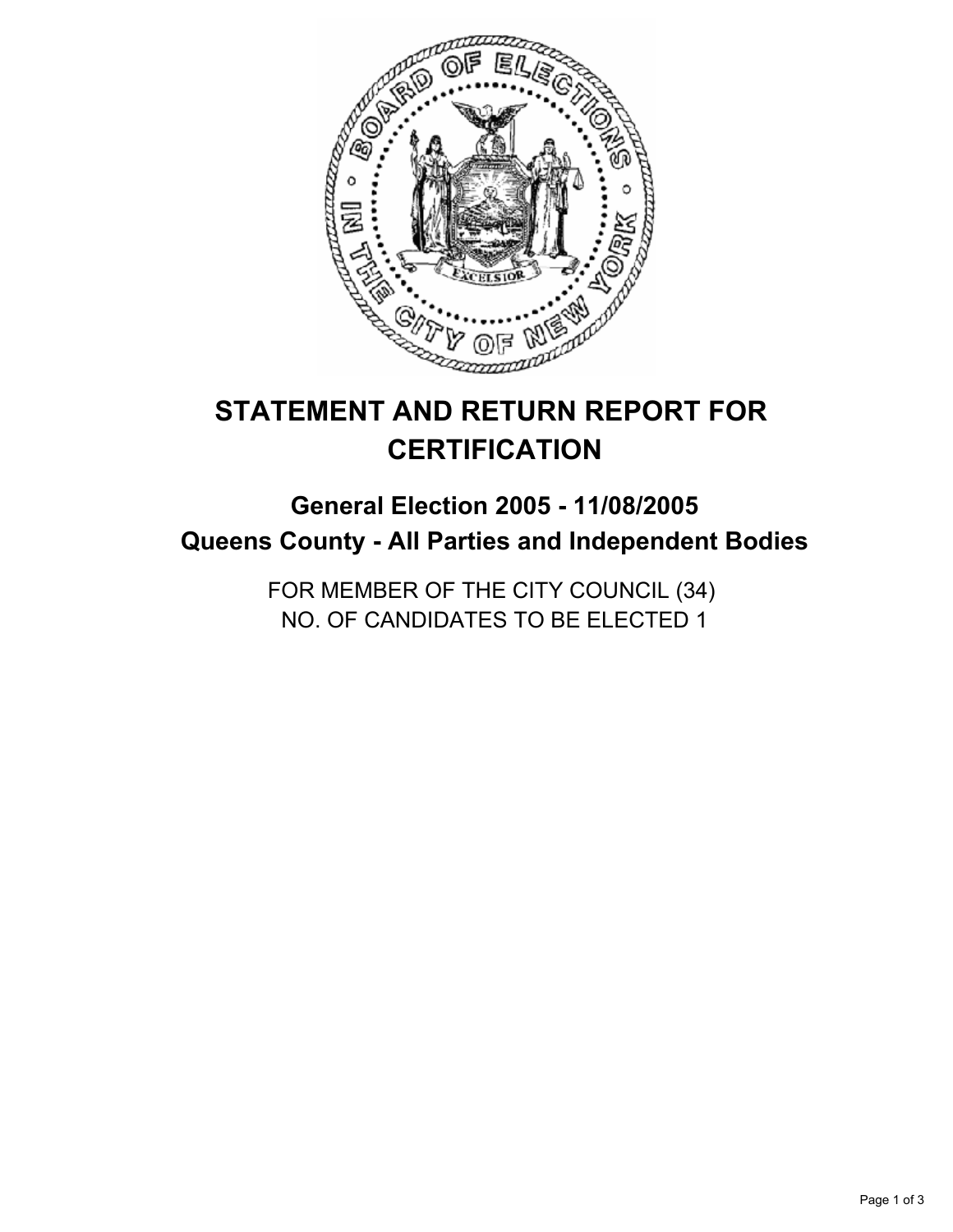

#### **ASSEMBLY DISTRICT 30**

| <b>PUBLIC COUNTER</b>          | 16 |
|--------------------------------|----|
| <b>EMERGENCY</b>               |    |
| ABSENTEE/MILITARY              |    |
| AFFIDAVIT                      |    |
| <b>TOTAL BALLOTS</b>           | 16 |
| RICHARD TRAINER (REPUBLICAN)   |    |
| DIANA REYNA (DEMOCRATIC)       | 6  |
| BRYAN FARMER (INDEPENDENCE)    |    |
| RICHARD TRAINER (CONSERVATIVE) |    |
| DIANA REYNA (WORKING FAMILIES) |    |
| <b>TOTAL VOTES</b>             |    |
| <b>UNRECORDED</b>              |    |

#### **ASSEMBLY DISTRICT 37**

| <b>PUBLIC COUNTER</b>          | 1,822 |  |
|--------------------------------|-------|--|
| <b>EMERGENCY</b>               | 0     |  |
| ABSENTEE/MILITARY              | 15    |  |
| <b>AFFIDAVIT</b>               | 40    |  |
| <b>TOTAL BALLOTS</b>           | 1,877 |  |
| RICHARD TRAINER (REPUBLICAN)   | 228   |  |
| DIANA REYNA (DEMOCRATIC)       | 1,075 |  |
| BRYAN FARMER (INDEPENDENCE)    | 16    |  |
| RICHARD TRAINER (CONSERVATIVE) | 26    |  |
| DIANA REYNA (WORKING FAMILIES) | 76    |  |
| <b>TOTAL VOTES</b>             | 1,421 |  |
| <b>UNRECORDED</b>              | 456   |  |

#### **ASSEMBLY DISTRICT 38**

| PUBLIC COUNTER                 | 933 |
|--------------------------------|-----|
| <b>EMERGENCY</b>               | 0   |
| ABSENTEE/MILITARY              | 12  |
| AFFIDAVIT                      | 17  |
| <b>TOTAL BALLOTS</b>           | 962 |
| RICHARD TRAINER (REPUBLICAN)   | 131 |
| DIANA REYNA (DEMOCRATIC)       | 535 |
| BRYAN FARMER (INDEPENDENCE)    | 14  |
| RICHARD TRAINER (CONSERVATIVE) | 11  |
| DIANA REYNA (WORKING FAMILIES) | 35  |
| <b>TOTAL VOTES</b>             | 726 |
| <b>UNRECORDED</b>              | 236 |